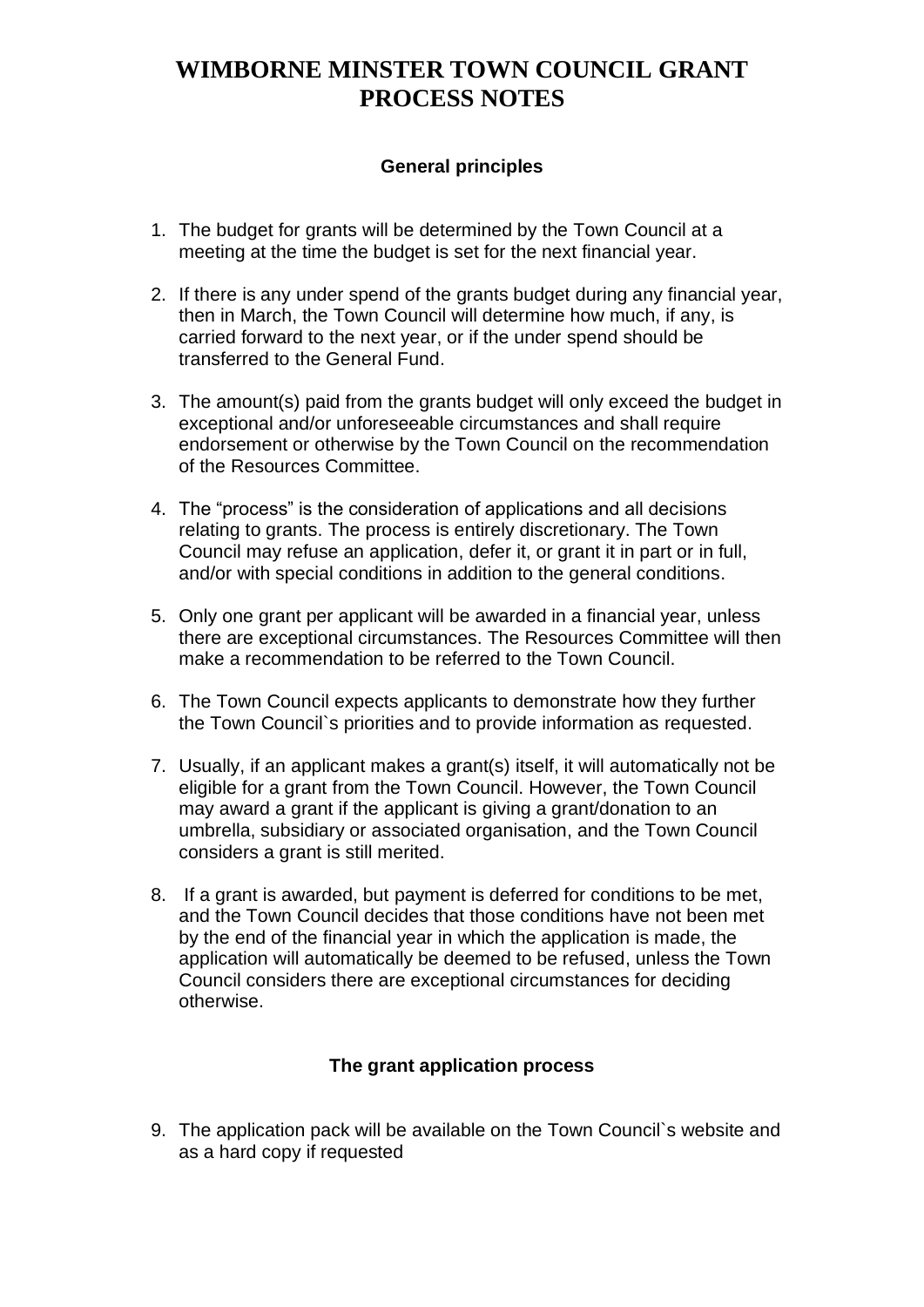# **WIMBORNE MINSTER TOWN COUNCIL GRANT PROCESS NOTES**

10.The general conditions applying to grant applicants are stated on the application form and are:

| <b>Conditions</b>                                                                                |
|--------------------------------------------------------------------------------------------------|
|                                                                                                  |
|                                                                                                  |
| By making this application you are agreeing that:                                                |
| a) You understand that you may be asked for further information to be                            |
| provided, in order for your application to be considered.                                        |
| b) You may be requested to make a presentation to provide more details                           |
| about your application.                                                                          |
| c) If you are awarded a grant and your project does not proceed, any                             |
| grant awarded must be repaid to us.                                                              |
| d) If you are awarded a grant and your organisation ceases to be in                              |
| operation in the financial year the grant is awarded, then any grant paid                        |
| in that year shall be repaid to us.                                                              |
| e) You will abide by any conditions attached to the grant and supply any                         |
| confirmations requested within the prescribed time.                                              |
|                                                                                                  |
|                                                                                                  |
| 11. An applicant may make a grant application between 1 <sup>st</sup> April and 31 <sup>st</sup> |
| January in the financial year (1st April to 31st March) in which the grant is                    |

- January in the financial year (1<sup>st</sup> April to 31<sup>st</sup> March) in which the grant is applied for. Applications received in February and March will be considered to be received on the following 1<sup>st</sup> April for the next financial year.
- 12.Applications will normally be processed with 3months. However, the processing of applications received between April and June may take longer. If a grant application is considered urgent then the applicant should submit a letter with the application explaining the urgency
- 13.On receipt of the application the Finance Administrator of the Town Council will raise any questions she/he has of the applicant which should be answered by the applicant within 1 month.
- 14.The Finance Administrator will produce for Councillors a members` comments sheet (and if time allows already endorsed with the Administrator's notes and additional information requested). Members should add any comments they have by the date set by the Finance Administrator. If a member has any other questions which he/she considers should be raised, then the member should email the Chair and Vice Chair of the Resources committee (and copy it to the financial Administrator) by the same date. The Chair and Vice Chair will then consider any further queries to be raised and action as appropriate.
- 15. The Chairman and Vice Chairman of the Resources Committee will meet to consider their recommendations in respect of the grants applied for, and the application will be considered at the next available Resources Committee meeting.